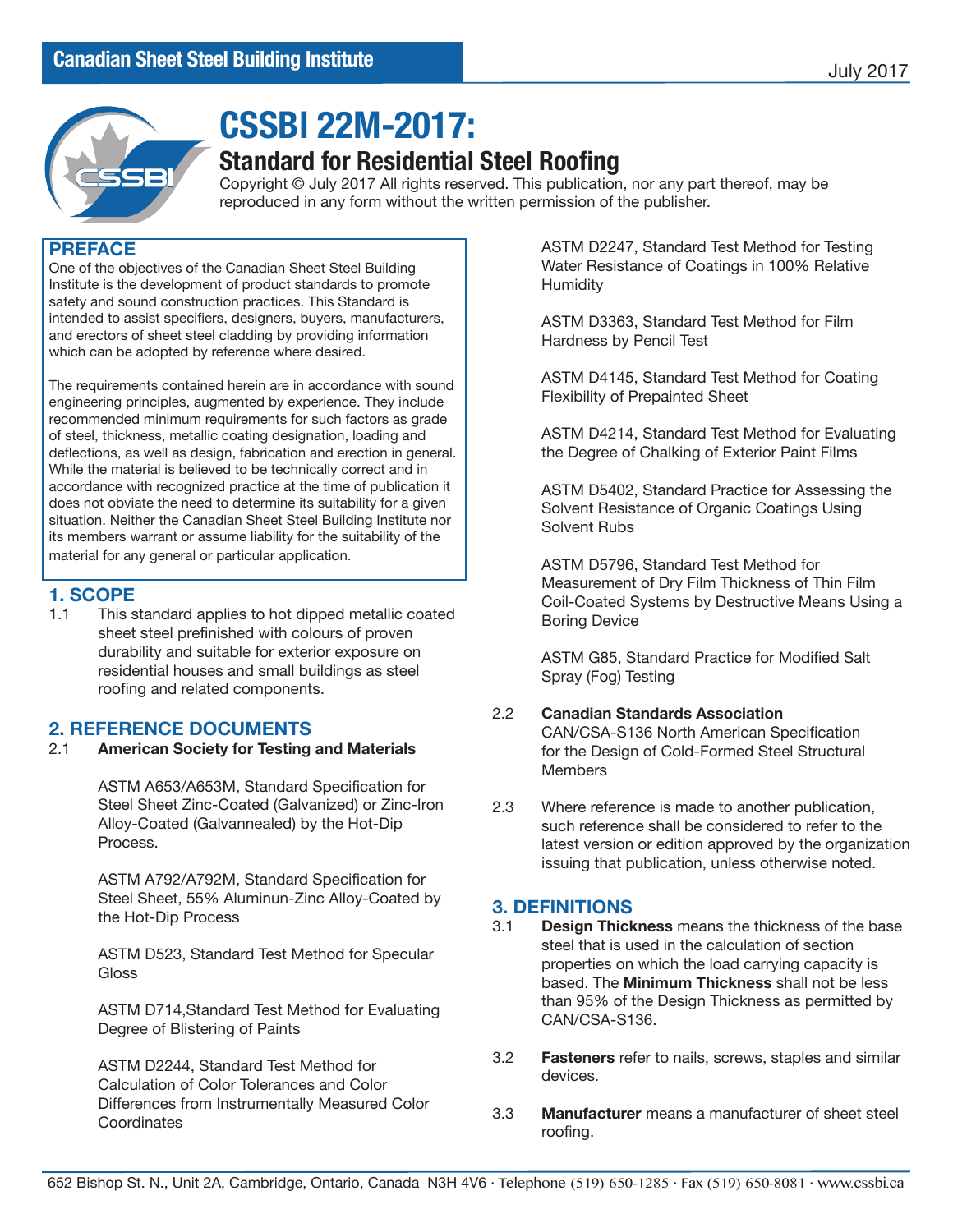- 3.4 **Prefinished** refers to material in coil form factorycoated with a paint system, or laminate system, prior to delivery to a manufacturer.
- 3.5 **Roof** means a surface that is inclined less than 70 degrees from the horizontal.
- 3.6 **Sheet Steel Roofing** means those components of sheet steel that form the exposed exterior surface of a roof of a building.

## **4. SHEET STEEL REQUIREMENTS: ROOFING AND FLASHING**

- 4.1 **Materials**
- 4.1.1 Sheet steel roofing shall be manufactured from one of the following material specifications:
	- 4.1.1.1. Zinc coated sheet steel shall conform to ASTM Standard Specification A653/A653M, minimum Grade 230, minimum zinc coating designation Z275. The base steel design thickness shall be 0.29 mm or greater.
	- 4.1.1.2. 55% aluminum-zinc alloy coated sheet steel shall conform to ASTM Standard Specification A792/A792M, minimum Grade 230, minimum 55% aluminum-zinc alloy coating designation AZM150. The base steel design thickness shall be 0.29 mm or greater.
- 4.1.2 The prefinish system shall consist of a primer and topcoat continuously applied and cured within the paint manufacturer's specifications on cleaned, pretreated, metallic coated substrate. The pretreatment specified shall be applied in accordance with the pretreatment manufacturer's specifications.The prefinished coating shall meet the quality and performance requirements listed in Section 5.
- 4.1.3 Alternative prefinish systems may be used provided they meet the quality and performance requirements listed in Section 5.
- 4.1.4 Fasteners for attaching roofing to structural framing or other structural supports, for attaching flashing to roofing, and for joining roofing components together shall be as recommended by the manufacturer.

## 4.2 **Minimum Thickness**

The minimum base steel thickness of sheet used for roofing and flashing shall be at least 0.29 mm, but not be less than 95% of the specified design thickness as permitted by CAN/CSA-S136

### **5. QUALITY AND PERFORMANCE SPECIFICATION FOR PREFINISHED SHEET STEEL**

### 5.1 **Paint Qualification Tests**

**2**

A variety of paint systems are available depending on the properties and specific performance requirements of the end user.

| Table 1: Performance Specification and Test Methods |                                                           |                                |                   |  |
|-----------------------------------------------------|-----------------------------------------------------------|--------------------------------|-------------------|--|
| Performance<br>Specification/<br><b>Test</b>        | Standard<br><b>Paint Systems</b><br>PVdF*, SMP*,<br>SDPE* | <b>Specialty Paint Systems</b> |                   |  |
|                                                     |                                                           | $P U^{**}$                     | PVC**             |  |
| Paint Film<br>Thickness                             | 22µm min                                                  | $22 \mu m$ min                 | $100 \mu m$ min   |  |
| Solvent<br>Resistance                               | 100 double<br><b>MEK</b> rubs                             | 30 min                         | Not<br>Applicable |  |
| <b>Film Hardness</b>                                | HB min                                                    | HB min                         | Not<br>Applicable |  |
| Flexibility<br>(T-Bend)                             | 3T min No<br>Removal                                      | 1T min No<br>Removal           | 0T No<br>Removal  |  |
| Adhesion<br>(Boiling water<br>test)                 | Not Applicable                                            | Not<br>Applicable              | No<br>Removal     |  |
| Gloss<br>tolerance                                  | $\pm$ 5 units                                             | $\pm$ 5 units                  | Reference<br>Only |  |

\* Polyvinylidene (di)Fluoride, Silicon Modified Polyester, Super Durable Polyester

\*\* Polyurethane, Polyvinyl Chloride

- 5.1.1 Film Thickness
- a) The exposed surface shall have a minimum topcoat dry film thickness as reported in the Table 1
- b) The unexposed or reverse side shall have a dry film thickness that can be customized to meet customer requirements (i.e. wash coat only, primer + wash coat, or full coat). Top coat paint systems may require specific reverse side products due to the properties of the top coats systems.
- c) Test Method: ASTM D5796.
- 5.1.2 Solvent Resistance
- a) When applicable, the cured topcoat film shall withstand a minimum number of MEK double rubs as specified by the paint system and in accordance with ASTM D5402.